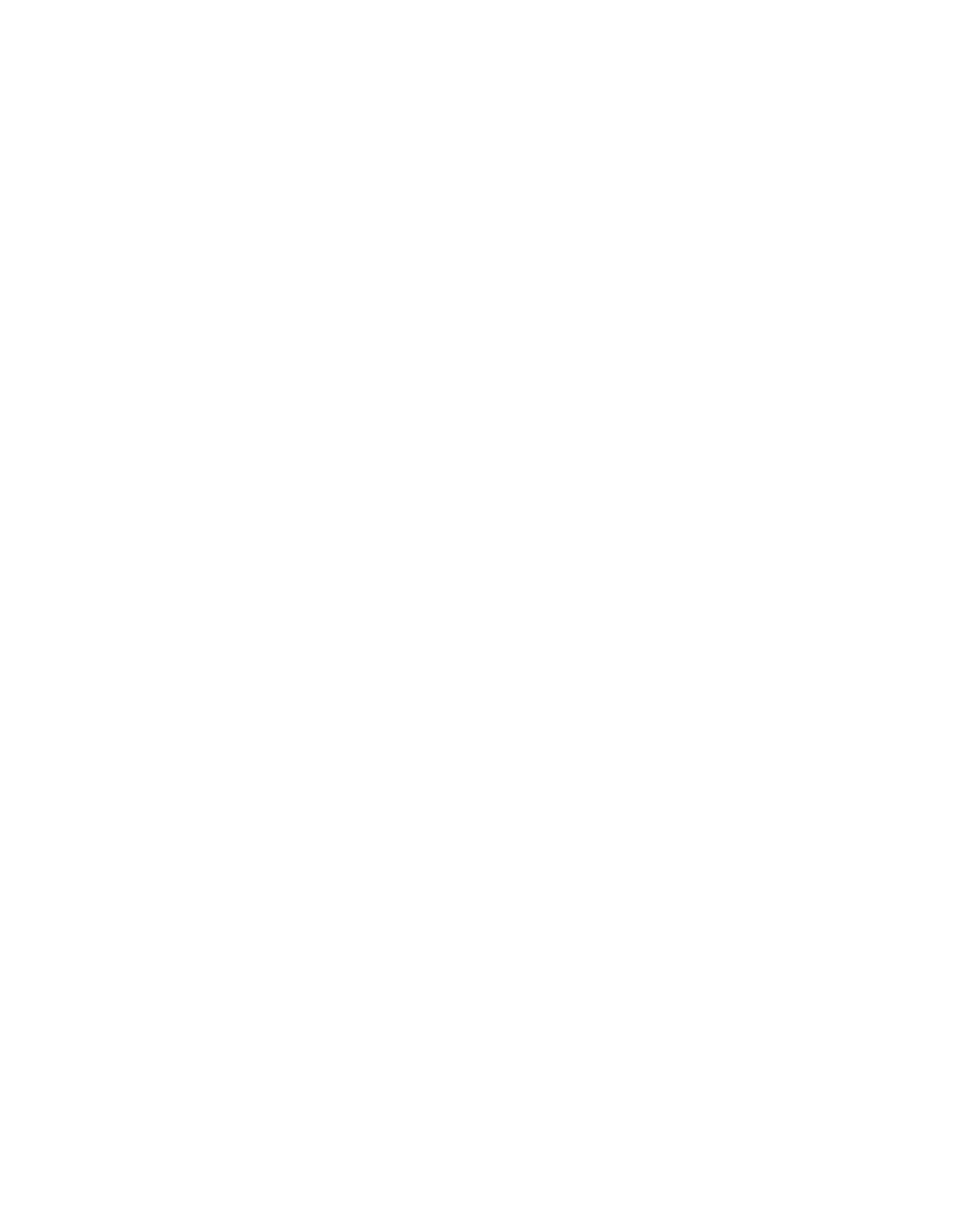

**Pictograms**



| <b>Precautionary statements</b>                                       | P201 Obtain special instructions before use.<br>P202 Do not handle until all safety precautions have been read |
|-----------------------------------------------------------------------|----------------------------------------------------------------------------------------------------------------|
|                                                                       | and understood.                                                                                                |
|                                                                       | P261 Avoid breathing dust/fumes/gas/mist/vapors/spray.                                                         |
|                                                                       | P264 Wash skin thoroughly after handling.                                                                      |
|                                                                       | P280 Wear protective gloves/eye protection/face                                                                |
|                                                                       | protection.                                                                                                    |
|                                                                       | P285 In case of inadequate ventilation wear respiratory                                                        |
|                                                                       | protection.                                                                                                    |
|                                                                       | P302 + P352 IF ON SKIN: Wash with plenty of soap and                                                           |
|                                                                       | water.<br>P304 + P340 IF INHALED: Remove victim to fresh air and                                               |
|                                                                       | keep at rest in a position comfortable for breathing.                                                          |
|                                                                       | P305 + P351 + P338 IF IN EYES: Rinse cautiously with                                                           |
|                                                                       | water for several minutes. Remove contact lenses, if                                                           |
|                                                                       | present and easy to do. Continue rinsing.                                                                      |
|                                                                       | P312 Call a POISON CENTER or doctor/ physician if you                                                          |
|                                                                       | feel unwell.                                                                                                   |
|                                                                       | P321 Specific treatment (see supplemental first aid                                                            |
|                                                                       | instructions on this label).                                                                                   |
|                                                                       | P333+313 If skin irritation or rash occurs: Get medical                                                        |
|                                                                       | advice/attention.                                                                                              |
|                                                                       | P337+313 If eye irritation persists: Get medical advice/attention.                                             |
|                                                                       | P362 Take off contaminated clothing and wash before                                                            |
|                                                                       | reuse.                                                                                                         |
|                                                                       | P403+233 Store in a well-ventilated place. Keep container tightly                                              |
|                                                                       | closed.<br>P405 Store locked up.                                                                               |
|                                                                       | P501 Dispose of contents/container to an approved waste                                                        |
|                                                                       | disposal plant.                                                                                                |
|                                                                       |                                                                                                                |
| Hazards not otherwise classified                                      | R & S phrases                                                                                                  |
|                                                                       | R:36+37+38 Irritating to eyes, respiratory system, and skin.                                                   |
|                                                                       | S:26 In case of contact with eyes, rinse immediately with plenty                                               |
|                                                                       | of water and seek medical advice.                                                                              |
|                                                                       | R:22 Harmful if swallowed.                                                                                     |
|                                                                       | R:42 May cause sensitization by inhalation.                                                                    |
|                                                                       | S:36/37 Wear suitable protective clothing and gloves.                                                          |
| Percentage of mixture containing<br>ingredients with unknown toxicity | No applicable information.                                                                                     |
| 3. COMPOSITION/INFORMATION ON INGREDIENTS                             |                                                                                                                |

| 3. COMPOSITION/INFORMATION ON INGREDIENTS |                   |                   |                           |
|-------------------------------------------|-------------------|-------------------|---------------------------|
| Hazardous Components                      |                   |                   |                           |
| <b>Chemical name</b>                      | Anatrace Prod No. | <b>CAS Number</b> | <b>Working Conc. (mM)</b> |
|                                           |                   |                   |                           |
| Anzergent <sup>®</sup> 3-10               | AZ310             | 15163-36-7        | 78                        |
|                                           |                   |                   |                           |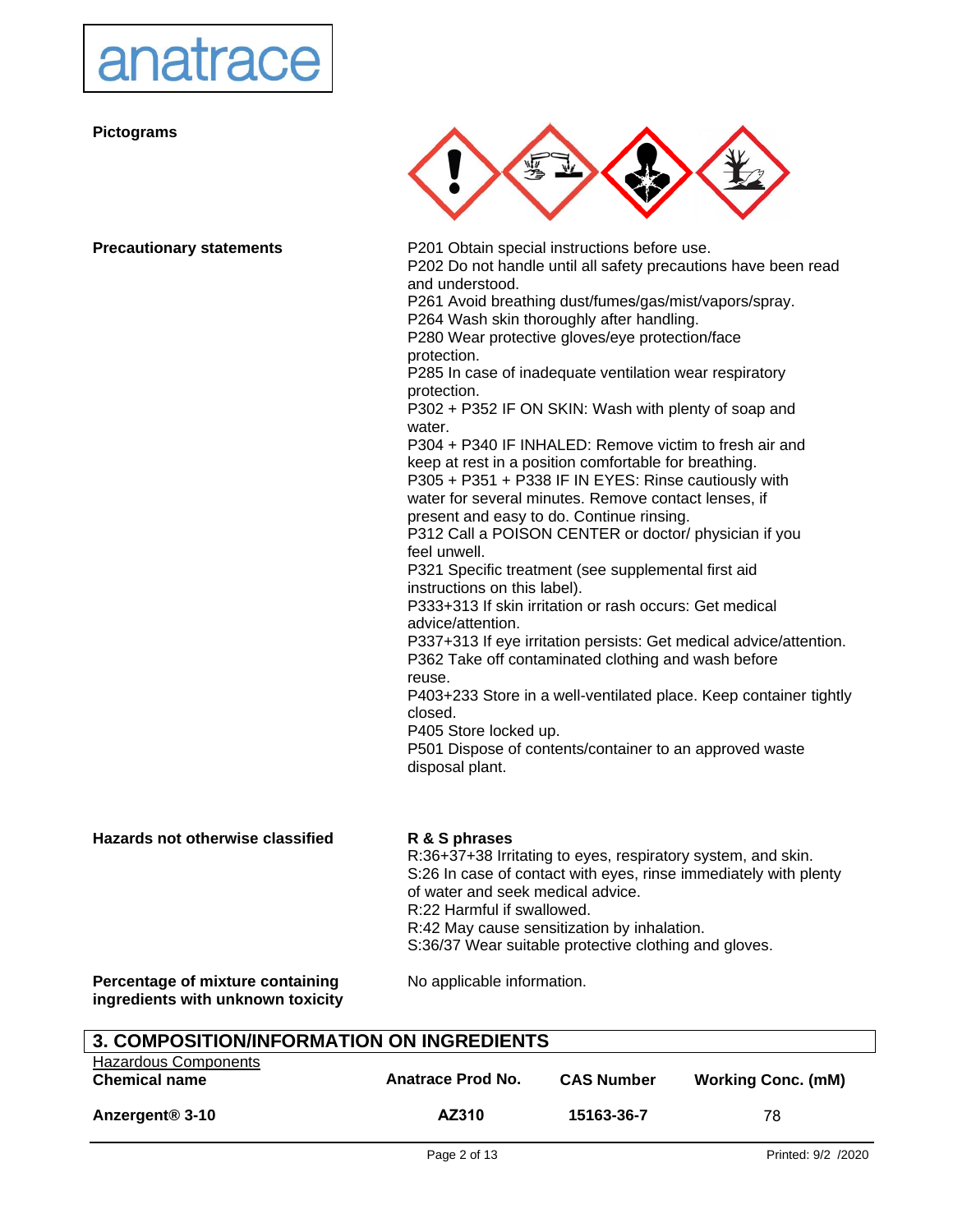# anatrace

| <b>Anzergent 3-12</b>                           | AZ312                  | 14933-08-5                | 8.4                   |
|-------------------------------------------------|------------------------|---------------------------|-----------------------|
| Anzergent 3-14                                  | AZ314                  | 14933-09-6                | 10                    |
| n-Decyl-N,N-Dimethylglycine                     | D352                   | 2644-45-3                 | 38                    |
| n-Dodecyl-N,N-Dimethylglycine                   | D350                   | 683-10-3                  | 4.5                   |
| n-Decyl-N,N-Dimethylamine-N-Oxide               | D365                   | 2605-79-0                 | 21                    |
| n-Undecyl-n,n,-Dimethylamine-Oxide              | U360                   | 15178-71-9                | 9.6                   |
| n-Dodecyl-N,N-Dimethylamine-N-Oxide             | D360                   | 1643-20-5                 | 3                     |
| Cyclofos™-3                                     | C510                   | 823796-66-3               | 86                    |
| Cyclofos™-4                                     | C512                   | 675126-15-5               | 28                    |
| Cyclofos™-5                                     | C514                   | 657393-64-1               | 13.5                  |
| Cyclofos <sup>™-6</sup>                         | C516                   | 657393-65-2               | 8.04                  |
| Cyclofos <sup>™-7</sup>                         | C518                   | 657393-66-3               | 6.2                   |
| Fos-Choline®-12                                 | F308                   | 29557-51-5                | 4.5                   |
| Fos-Choline®-13                                 | F310                   | 85775-42-4                | 7.5                   |
| Fos-Choline®-14                                 | F312                   | 77733-28-9                | 6                     |
| Fos-Choline®-15                                 | F314                   | 146801-07-2               | $\overline{7}$        |
| Fos-Choline®-16                                 | F316                   | 58066-85-6                | 1.3                   |
| Fos-Choline®-ISO-9                              | <b>FCI09</b>           | 869646-90-2               | 64                    |
| Fos-Choline®-ISO-11                             | <b>FCI11</b>           | 869647-65-4               | 53.2                  |
| Fos-Choline®-UNSAT-11-10                        | <b>FCU110</b>          | 121045-77-0               | 15.5                  |
| 1,2-Diheptanoyl-sn-Glycero-3-                   | <b>D607</b>            | 39036-04-9                | 4.2                   |
| Phosphocholine                                  |                        |                           |                       |
| LysoPC-12                                       | L212                   | 20559-18-6                | $\overline{7}$        |
| LysoPC-14                                       | L214                   | 20559-16-4                | 3.6                   |
| <b>CHAPS</b>                                    | C316                   | 75621-03-3                | 20                    |
| <b>CHAPSO</b>                                   | C317                   | 82473-24-3                | 20                    |
| <b>Ph-Tripglu</b>                               | T380                   | 1126527-67-0              | 10.8                  |
| Cy-Tripglu                                      | T385                   | 1126527-71-6              | 5.4                   |
| <b>LAPAO</b>                                    | L360S                  | 61792-31-2                | 4.8                   |
| <b>Tripao</b>                                   | <b>T370</b>            | 318293-46-8               | 13.5                  |
| Anapoe®-20 (Tween 20)                           | <b>APT020</b>          | 9005-64-5                 | 5.9                   |
| Anapoe-35 (Brij 35)                             | <b>APB035</b>          | 9002-92-0                 | 9.1                   |
| Anapoe-X-100                                    | <b>APX100</b>          | 9002-93-1<br>9036-19-5    | 11.5                  |
| Anapoe-X-114                                    | <b>APX114</b>          |                           | 10 <sup>°</sup>       |
| Anapoe-X-305                                    | <b>APX305</b>          | 9002-93-1                 | 6.5                   |
| Anapoe-X-405<br>[Octylphenoxy]Polyethoxyethanol | <b>APX405</b>          | 9002-93-1                 | 8.1                   |
| <b>Lauryl Maltose Neopentyl Glycol</b>          | APND40<br><b>NG310</b> | 2497-59-8<br>1257852-96-2 | 15                    |
| <b>Octyl Glucose Neopentyl Glycol</b>           | <b>NG311</b>           | 1257853-32-9              | 1                     |
| <b>Decyl Maltose Neopentyl Glycol</b>           | <b>NG322</b>           | 1257852-99-5              | 3.06                  |
| <b>CYMAL®-5 Neopentyl Glycol</b>                | <b>NG325</b>           | 1257853-03-4              | 3.6                   |
| <b>CYMAL-6 Neopentyl Glycol</b>                 | <b>NG326</b>           | 1423306-24-4              | 5.8<br>$\overline{2}$ |
| <b>GDN101 - GDN</b>                             | <b>GDN101</b>          | 1402423-29-3              |                       |
| <b>Triethylene Glycol Monohexyl Ether</b>       | T330                   | 25961-89-1                | 1.8<br>46             |
| <b>Tetraethylene Glycol Monohexyl Ether</b>     | T340                   | 39619-69-7                |                       |
| Pentaethylene Glycol Monohexyl Ether            | P360                   | 86674-95-5                | 60<br>74              |
| <b>Pentaethylene Glycol Monoheptyl Ether</b>    | P370                   | 65316-79-2                |                       |
| <b>Tetraethylene Glycol Monooctyl Ether</b>     | T350                   | 19327-39-0                | 42                    |
| <b>Pentaethylene Glycol Monooctyl Ether</b>     | P350                   | 19327-40-3                | 20                    |
|                                                 |                        |                           | 17.75                 |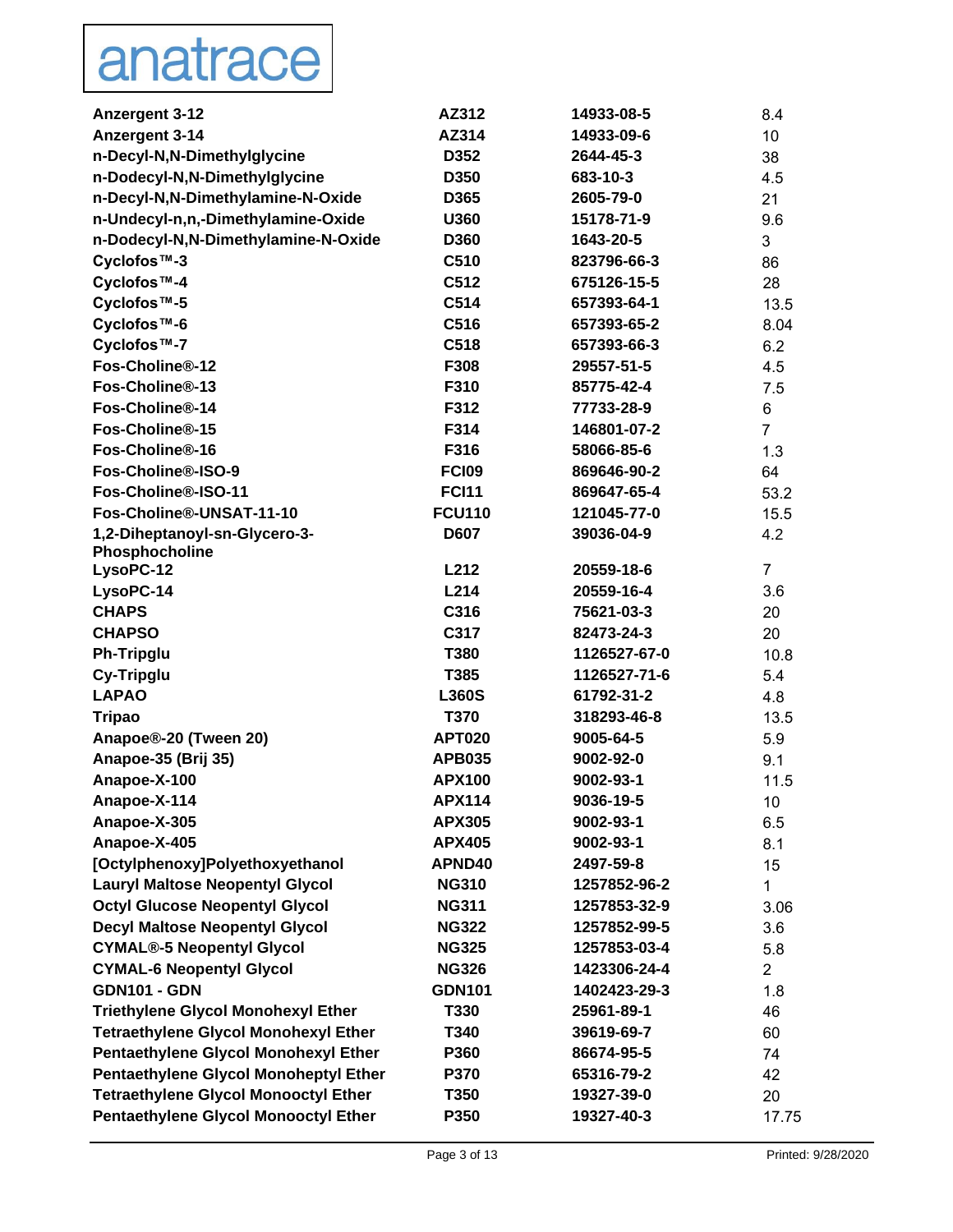# anatrace

| <b>Hexaethylene Glycol Monooctyl Ether</b>              | H350          | 4440-54-4   | 25    |
|---------------------------------------------------------|---------------|-------------|-------|
| <b>Pentaethylene Glycol Monodecyl Ether</b>             | P340          | 23244-49-7  | 8.1   |
| <b>Hexaethylene Glycol Monodecyl Ether</b>              | H360          | 5168-89-8   | 9     |
| Polyoxyethylene(9)decyl Ether                           | <b>APO109</b> | 26183-52-81 | 3.9   |
| <b>Heptaethylene Glycol Monododecyl</b><br><b>Ether</b> | H370          | 3055-97-8   | 6.9   |
| <b>Octaethylene Glycol Monododecyl</b><br><b>Ether</b>  | O330          | 3055-98-9   | 9     |
| Polyoxyethylene(9)dodecyl Ether                         | APO129        | 3055-99-0   | 5     |
| Polyoxyethylene(10)dodecyl Ether                        | AP1210        | 6540-99-4   | 10    |
| Polyoxyethylene(8)tridecyl Ether                        | <b>APO138</b> | 9043-30-5   | 10    |
| <b>Big CHAP</b>                                         | <b>B300</b>   | 86303-22-2  | 8.7   |
| <b>Big CHAP, Deoxy</b>                                  | <b>B310</b>   | 86303-23-3  | 4.2   |
| n-Heptyl-β-D-Thioglucopyranoside                        | H301          | 85618-20-8  | 58    |
| n-Octyl-β-D-Thioglucopyranoside                         | O314          | 85618-21-9  | 12.5  |
| n-Octyl-β-D-Glucopyranoside                             | O311          | 29836-26-8  | 36    |
| n-Nonyl-β-D-Glucopyranoside                             | <b>N324</b>   | 69984-73-2  | 16.25 |
| CYGLU®-3                                                | C323G         | 869541-00-4 | 56    |
| <b>HECAMEG</b>                                          | A340          | 115457-83-5 | 39    |
| Hega-9                                                  | H109          | 869653-90-7 | 78    |
| Hega-10                                                 | H110          | 139361-84-5 | 17.5  |
| Mega-9                                                  | M325          | 85261-19-4  | 50    |
| Mega-10                                                 | M320          | 8561-20-7   | 6     |
| 2-Hydroxyethyloctylsulfoxide                            | Bachem-P1105  | 7305-30-8   | 48.4  |
| CYMAL-3                                                 | C323          | 181135-58-0 | 60    |
| <b>CYMAL-4</b>                                          | C324          | 181135-57-9 | 19    |
| <b>CYMAL-5</b>                                          | C325          | 250692-65-0 | 7.2   |
| <b>CYMAL-6</b>                                          | C326          | 228579-27-9 | 5.6   |
| <b>CYMAL-7</b>                                          | C327          | 349477-49-2 | 9.5   |
| 2,6-Dimethyl-4-Heptyl-β-D-Maltoside                     | <b>DH325</b>  | 869638-31-3 | 55    |
| 2-Propyl-1-Pentyl-β-D-Maltopyranoside                   | P310          | 869668-28-0 | 85    |
| n-Octyl-β-D-Maltopyranoside                             | O310          | 82494-08-4  | 39    |
| n-Nonyl-β-D-Maltopyranoside                             | N330          | 106402-05-5 | 15    |
| n-Decyl-α-D-Maltopyranoside                             | <b>D322HA</b> | 168037-12-5 | 4.8   |
| n-Decyl-β-D-Maltopyranoside                             | D322          | 82494-09-4  | 5.4   |
| n-Undecyl-α-D-Maltopyranoside                           | <b>U300HA</b> | 168037-13-6 | 5.8   |
| n-Undecyl-ß-D-Maltopyranoside                           | U300          | 253678-67-0 | 5.9   |
| ω-Undecylenyl-β-D-Maltopyranoside                       | U310          | 869704-76-7 | 3.6   |
| n-Dodecyl-a-D-Maltopyranoside                           | <b>D310HA</b> | 116183-64-3 | 7.5   |
| n-Dodecyl-β-D-Maltopyranoside                           | D310          | 69227-93-6  | 8.5   |
| n-Tridecyl-ß-D-Maltopyranoside                          | T323          | 93911-12-7  | 1.5   |
| n-Octyl-β-D-Thiomaltopyranoside                         | O320          | 148616-91-5 | 21.25 |
| n-Nonyl-β-D-Thiomaltopyranoside                         | N350          | 148565-55-3 | 9.6   |
| n-Decyl-β-D-Thiomaltopyranoside                         | D335          | 148565-56-4 | 9     |
| n-Undecyl-ß-D-Thiomaltopyranoside                       | U342          | 148565-57-5 | 10.5  |
| n-Dodecyl-β-D-Thiomaltopyranoside                       | D342          | 148565-58-6 | 5     |
| <b>Sucrose 12</b>                                       | S350          | 25339-99-5  | 15    |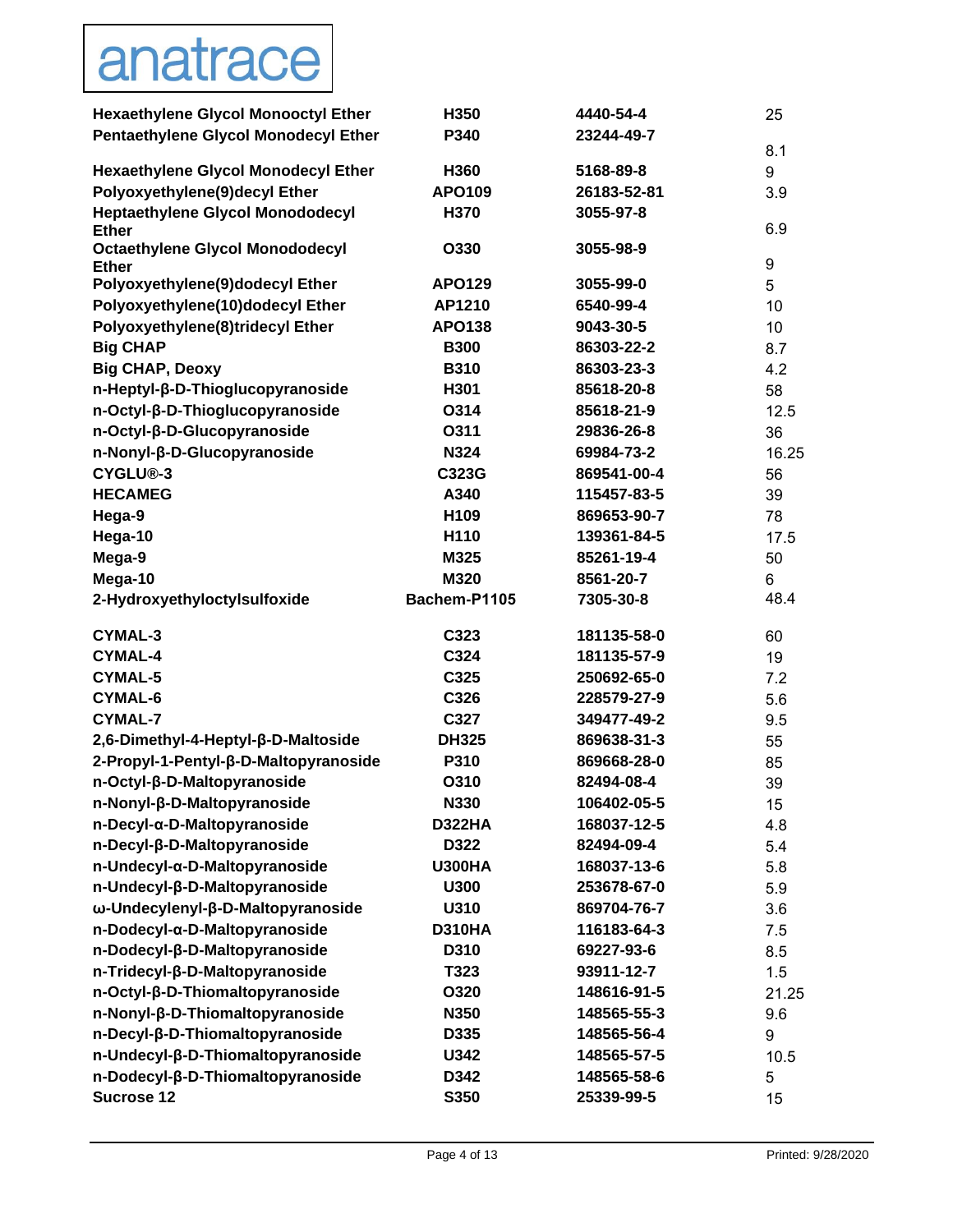

**Chemical Formula Weight % Impurities and stabilizing additives** Other components Please refer to the formulations sheets for exact formula composition. N/A N/A None

NOTE: Components not identified are not hazardous or are below regulatory disclosure limits.

#### **4. FIRST-AID MEASURES**

GENERAL ADVICE: Seek medical advice if irritation persists.

EYES: Flush with water thoroughly for 15 minutes, lifting upper and lower lids occasionally. Seek medical advice if irritation persists.

SKIN: Flush with water, then wash thoroughly with soap and water. Remove contaminated clothing and wash before reuse. Seek medical attention if irritation persists.

INHALATION: Remove the victim from exposure and move to fresh air. If breathing is difficult, give oxygen. If not breathing, give artificial respiration. Seek immediate medical attention.

INGESTION: Drink plenty of water and seek immediate medical attention. Avoid alcoholic beverages. Never give anything by mouth to an unconscious person. Seek medical attention.

Wash contaminated clothing before reuse.

#### **Symptoms and effects**

#### **Medical Care**

Refer to physician. Treat symptomatically.

N/A

**5. FIRE-FIGHTING MEASURES Extinguishing equipment Inappropriate extinguishing equipment** Use media suitable to extinguish the supporting or surrounding fire. Wear NIOSH (or equivalent) approved self-contained breathing apparatus. For small fires only: use water fog, dry powder, or foam. Emits toxic fumes under fire conditions. N/A **Flash point and method** No information available. **Hazards when burning and all information available. Special instructions for firefighters** Emits toxic fumes under fire conditions such as carbon oxides, Nitrogen oxide, and sulfur oxides, Phosphorous oxides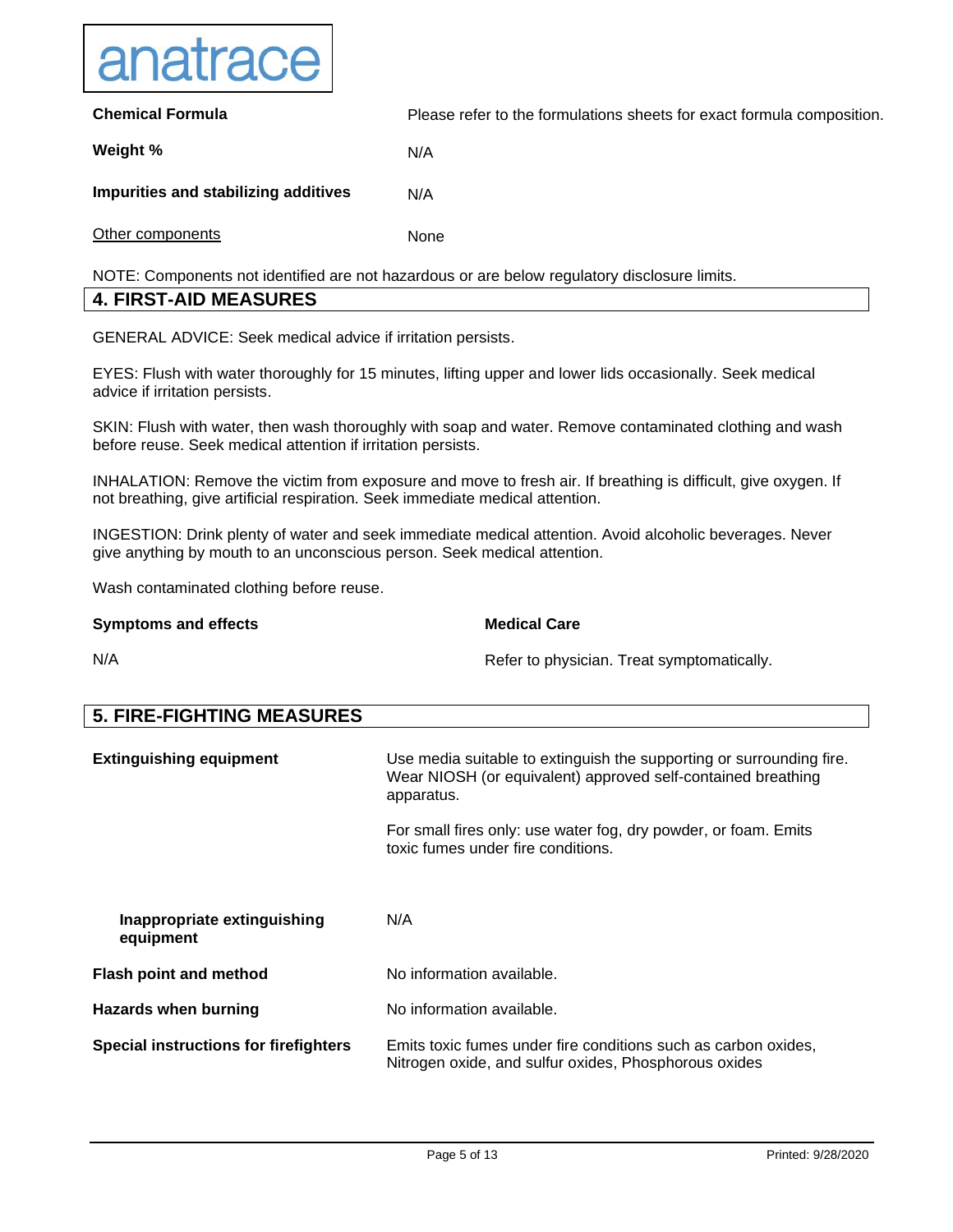

| <b>Firefighting equipment</b>         | Wear NIOSH (or equivalent) approved self-contained breathing<br>apparatus and wear full protective gear.                                                                                                                                                                                                                                    |
|---------------------------------------|---------------------------------------------------------------------------------------------------------------------------------------------------------------------------------------------------------------------------------------------------------------------------------------------------------------------------------------------|
| <b>6. ACCIDENTAL RELEASE MEASURES</b> |                                                                                                                                                                                                                                                                                                                                             |
| <b>Personal precautions</b>           | Wear suitable gloves, chemical safety goggles, lab coat.<br>Use only in a chemical fume hood.<br>NIOSH-approved respirator.<br>Avoid contact with skin or eyes.<br>Avoid breathing vapors, mist or gas.<br>Keep container in a well-ventilated place.                                                                                       |
| <b>Emergency procedures</b>           | Evacuate all personnel to safe areas.                                                                                                                                                                                                                                                                                                       |
| <b>Containment</b>                    | Wear appropriate personal protective equipment.<br>Keep container tightly closed.<br>Avoid contact of material with skin or eyes.<br>Use adequate ventilation.<br>Store at -20°C.                                                                                                                                                           |
| <b>Clean-up procedures</b>            | Wear appropriate personal protective equipment and clothing<br>including lab coat, safety glasses, heavy rubber gloves, rubber<br>boots, and NIOSH-approved respirator. Avoid creating dust, gently<br>sweep material. Place in a bag and hold for waste disposal.<br>Ventilate area and wash spill site after material pickup is complete. |

## **7. HANDLING AND STORAGE**

| <b>Handling</b> | Do not breathe vapors. Do not get in eyes, on skin, on clothing.<br>Avoid prolonged or repeated exposure.<br>Exercise caution when handling contents of the container. Wash<br>with soap and water before eating, drinking, smoking, or using toilet<br>facilities. |
|-----------------|---------------------------------------------------------------------------------------------------------------------------------------------------------------------------------------------------------------------------------------------------------------------|
| <b>Storage</b>  | Keep in closed or covered containers when not in use. Store in cool<br>dry place with adequate ventilation. Store at 4°C.                                                                                                                                           |

# **8. EXPOSURE CONTROLS/PERSONAL PROTECTION**

| <b>OSHA Permissible Exposure Limits</b><br>(PELS)                                                                  | N/A           |
|--------------------------------------------------------------------------------------------------------------------|---------------|
| <b>American Conference of</b><br><b>Governmental Industrial Hygienists</b><br><b>Threshold Limit Values (TLVs)</b> | N/A           |
| Other recommended exposure limits                                                                                  | Not available |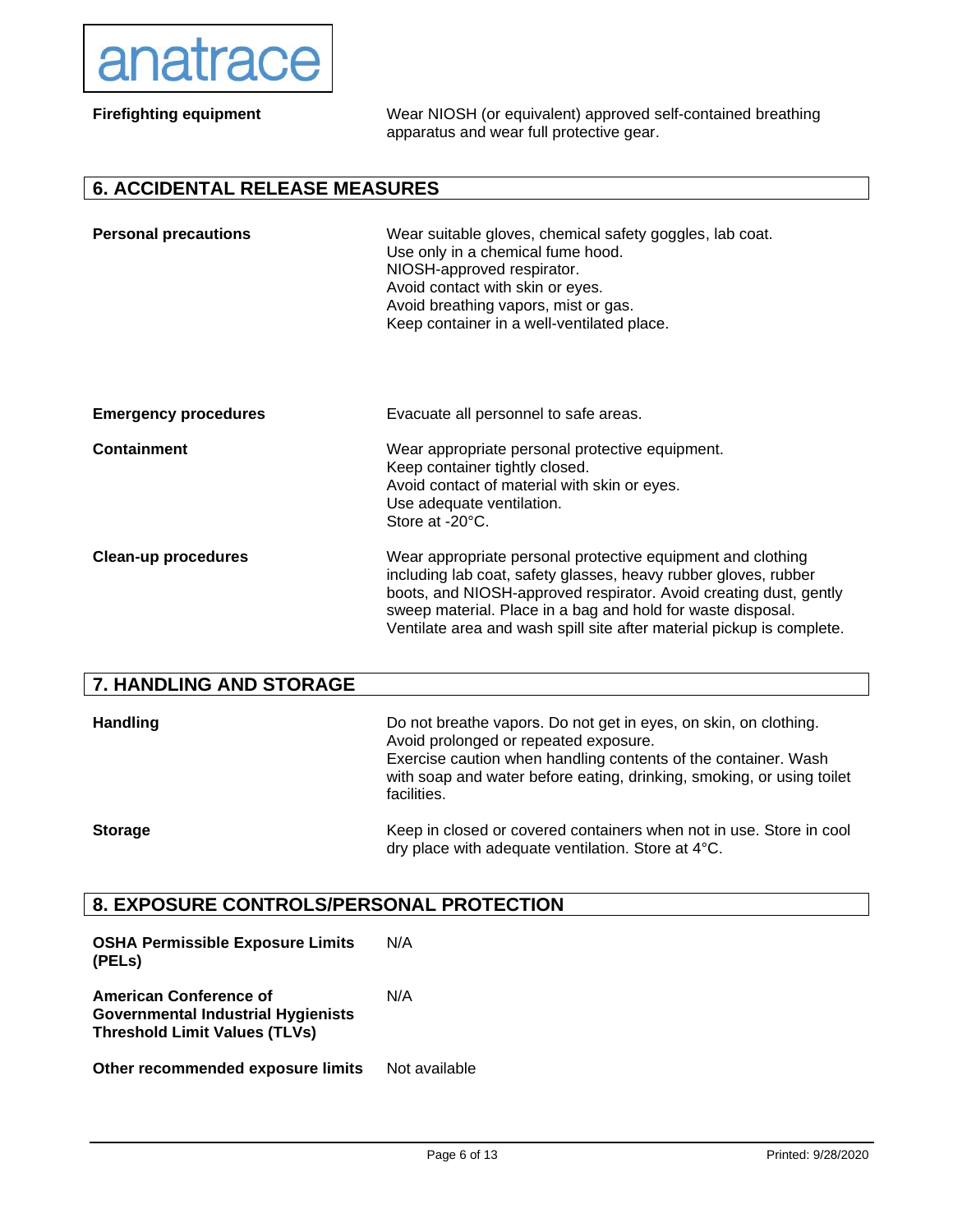

### **Engineering controls** Showers

Eyewash stations Ventilation systems

#### **Personal protective measures**

Eye/Face Skin and Body Respiratory

Chemical splash goggles Wear protective gloves and adequate clothing NIOSH-approved respirator

#### **Requirements for personal protective equipment**

Handle in accordance with good industrial hygiene and safety practice

### **9. PHYSICAL AND CHEMICAL PROPERTIES**

| <b>Physical state</b>               | Liquid                            | Color                               | Varies by ingredient<br>component |
|-------------------------------------|-----------------------------------|-------------------------------------|-----------------------------------|
| Odor                                | Varies by ingredient<br>component | <b>Odor threshold</b>               | Varies by ingredient<br>component |
| pH                                  | Varies by ingredient<br>component | <b>Flash point</b>                  | Varies by ingredient<br>component |
| <b>Melting point</b>                | Varies by ingredient<br>component | <b>Freezing point</b>               | Varies by ingredient<br>component |
| Initial boiling point               | Varies by ingredient<br>component | <b>Boiling range</b>                | Varies by ingredient<br>component |
| <b>Evaporation rate</b>             | Varies by ingredient<br>component | <b>Flammability</b>                 | Varies by ingredient<br>component |
| <b>Upper flammability</b>           | Varies by ingredient<br>component | <b>Lower flammability</b>           | Varies by ingredient<br>component |
| Vapor pressure                      | Varies by ingredient<br>component | <b>Vapor density</b>                | Varies by ingredient<br>component |
| <b>Relative density</b>             | Varies by ingredient<br>component | <b>Viscosity</b>                    | Varies by ingredient<br>component |
| <b>Solubility</b>                   | Water soluble                     | <b>Partition coefficient</b>        | Varies by ingredient<br>component |
| <b>Auto-ignition</b><br>temperature | Varies by ingredient<br>component | <b>Decomposition</b><br>temperature | Varies by ingredient<br>component |

# **10. STABILITY AND REACTIVITY**

**Reactivity Product is stable**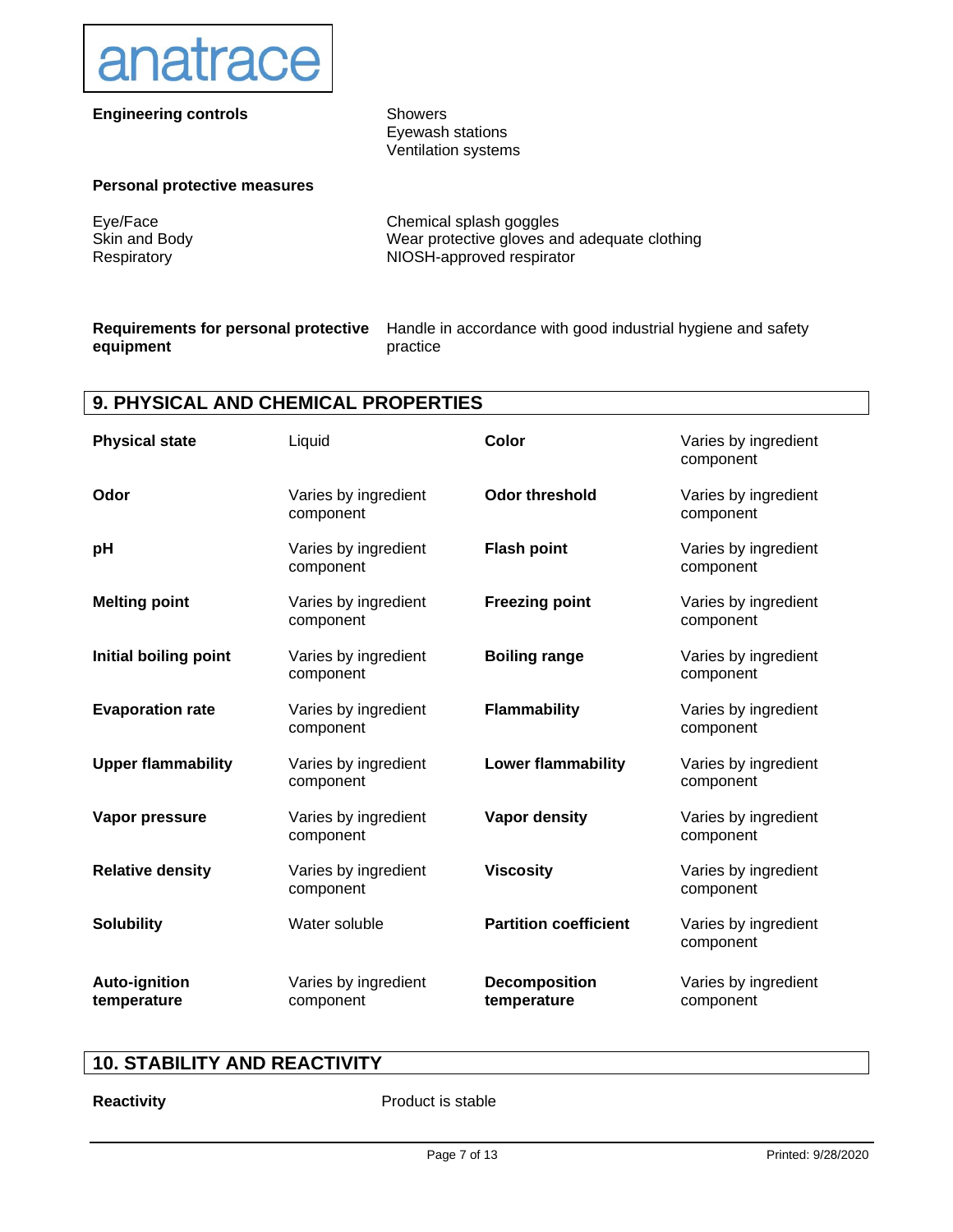

| <b>Chemical stability</b>                                | None                                                                                                              |
|----------------------------------------------------------|-------------------------------------------------------------------------------------------------------------------|
| State in normal ambient temperature<br>and conditions    | Stable                                                                                                            |
| Necessary stabilizers                                    | None                                                                                                              |
| Safety issues if product changes<br>physical appearance  | N/A                                                                                                               |
| <b>Other</b>                                             |                                                                                                                   |
| <b>Possibility of hazardous reactions</b>                | Hazardous polymerization will not occur under standard conditions                                                 |
| <b>Conditions to be avoided</b>                          | Strong oxidizing agents, acids, bases                                                                             |
| Incompatible materials                                   | No information available                                                                                          |
| Known or anticipated hazardous<br>decomposition products | Hazardous decomposition products include Carbon monoxides,<br>carbon dioxide, Nitrogen oxides, Phosphorous oxides |

# **11. TOXICOLOGICAL INFORMATION**

| <b>Effects of exposure</b>                          | To the best of our knowledge, the chemical, physical, and<br>toxicological properties have not been thoroughly investigated.                                                                                                                                                                                                |
|-----------------------------------------------------|-----------------------------------------------------------------------------------------------------------------------------------------------------------------------------------------------------------------------------------------------------------------------------------------------------------------------------|
| <b>Routes of exposure</b>                           | Multiple products within this kit may be harmful by inhalation,<br>ingestion, or skin absorption. Handle in accordance with good<br>industrial hygiene and safety practice                                                                                                                                                  |
| <b>Short-term exposure</b>                          | Skin Contact/Absorption: Causes skin irritation. May be harmful if<br>absorbed through the skin.<br>Eye Contact: Causes severe eye irritation and/or burns.<br>Inhalation: Material is irritating to mucous membranes and upper<br>respiratory tract. May be harmful if inhaled.<br>Ingestion: May be harmful if swallowed. |
| Long-term exposure                                  | May cause cancer. Can cause damage to organs through prolonged<br>or repeated exposure.                                                                                                                                                                                                                                     |
| <b>Medical conditions aggravated by</b><br>exposure | No information available.                                                                                                                                                                                                                                                                                                   |
| <b>Toxicity</b>                                     |                                                                                                                                                                                                                                                                                                                             |
| <b>Acute Toxicity</b>                               | n-Decyl-N,N-Dimethylglycine<br>FHSA Acute Oral LDS0: Between 1.0 and 5.0 gm/Kg<br><b>FHSA Eye Irritation Score: Corrosive</b><br>FHSA Skin Irritation Index: 2.0<br>n-Dodecyl-N,N-Dimethylamine-N-Oxide                                                                                                                     |
|                                                     | LD50 test<br>Oral mouse LD50 = 2700 mg/kg (Washington, DC)<br>LD50 Oral - Rat - 1,064 mg/kg (OECD Test Guideline 401)                                                                                                                                                                                                       |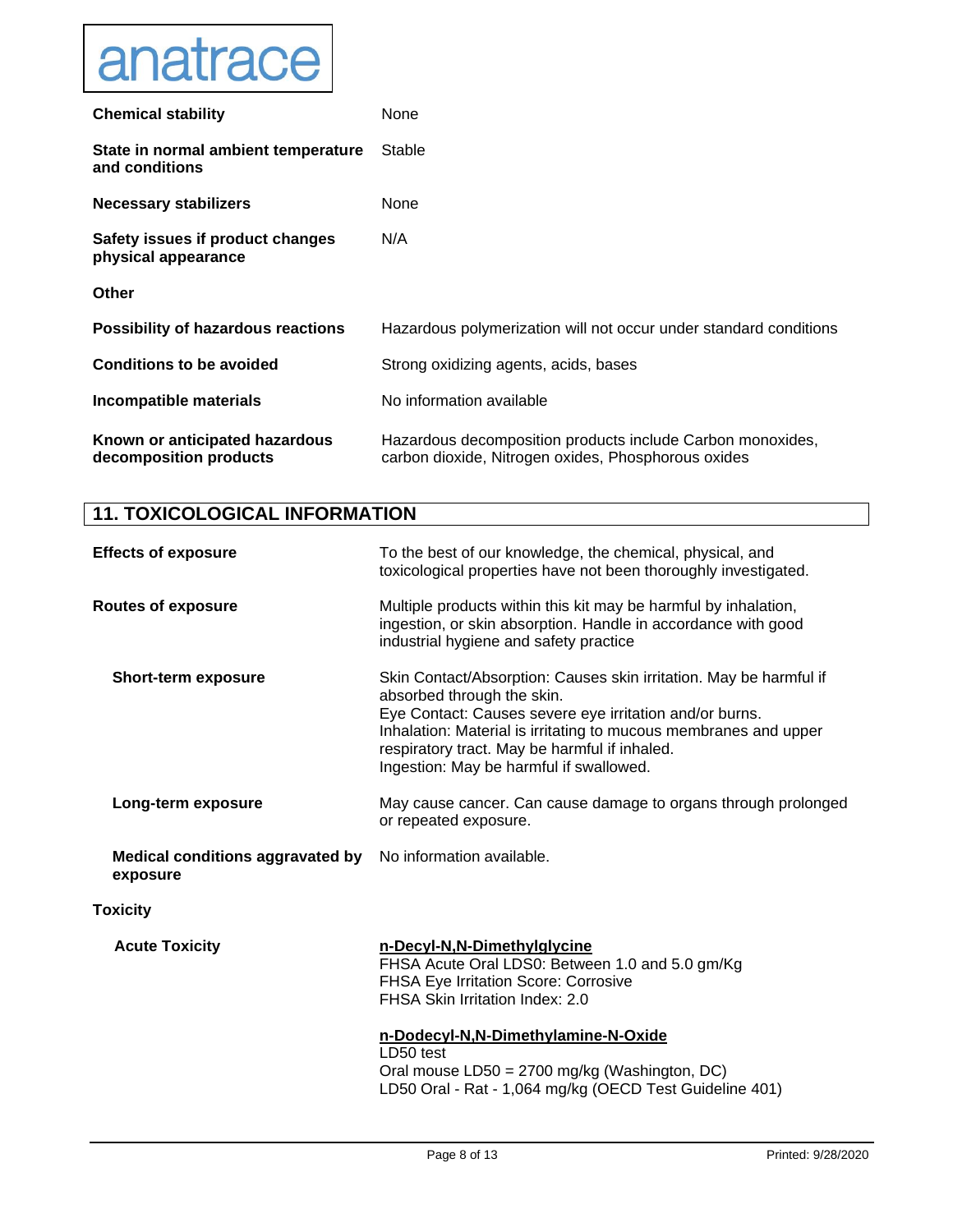

### **FOS-CHOLINE-16**

Acute toxicity data listed under RTECS KH2890000 Ld50 oral - rat: 246 mg/kg Remarks: Behavioral: Somnolence (general depressed activity) Gastrointestinal: Changes in structure or function of salivary glands Nutritional and Gross Metabolic: Weight loss or decreased weight gain (Champaign, IL - 1966)

#### **LAPAO**

FHSA Acute Oral LDS0: Between 1.0 and 5.0 gm/Kg FHSA Eye Irritation Score: Corrosive

#### **Anapoe-20 (Tween 20)**

ORL-RAT LD50: 28900 UL/KG UCDS\*\*3/3/1969 SKN-RBT LD50: >20 GM/KG UCDS\*\*3,3,1969 Only selected registry of toxic effects of chemical substances (RTECS) data is presented here. See actual entry in RTECS for complete information.

#### **Anapoe-X-114**

Ingestion: Oral-RAT LD50:1900-5000mg/kg

#### **Anapoe-X-100**

Skin: irritant: SKN-HMN 2mg/3D- 1 MILD, EYE-RBT 1mg MOD Ingestion: Oral-RAT LD50:1800MG/kg , IVN-MUS LD50:1200mg/kg Target Organs (Ovaries, Fallopian tubes)

#### **Anapoe-35 (Brij 35)**

Oral Rat LD50=2500mg/kg Toxicity listed in RTECS under TRI1581470

#### **Anapoe-X-405**

Ingestion : LD50-Rat=1900-5000mg/kg

# **Pentaethylene Glycol Monohexyl Ether:**

ORL-RAT LD50: 28900 UL/KG UCDS\*\*3/3/1969 SKN-RBT LD50: >20 GM/KG UCDS\*\*3,3,1969

**Chronic Toxicity**

**Symptoms**

**Skin corrosion / irritation**

No information available

**Anapoe-35 (Brij 35)** Toxic effects include, nausea, vomiting, urine discoloration, ataxia, peripheral sensory neuropathy

#### **n-Dodecyl-N,N-Dimethylamine-N-Oxide** Skin - Rabbit

Result: Irritating to skin (OECD Test Guideline 404)

#### **Tween 20**

Irritation data: SKN-RBT 550 mg open mld UCDS\*\*3/3/1969 Eye-RBT 500 mg mld AJOPAA 29,1363,1946 RTECS #: XC2100000: Tetraethylene glycol

**Anapoe-X-114** Skin: irritant, LD50 Dermal - Rabbit - >3000mg/kg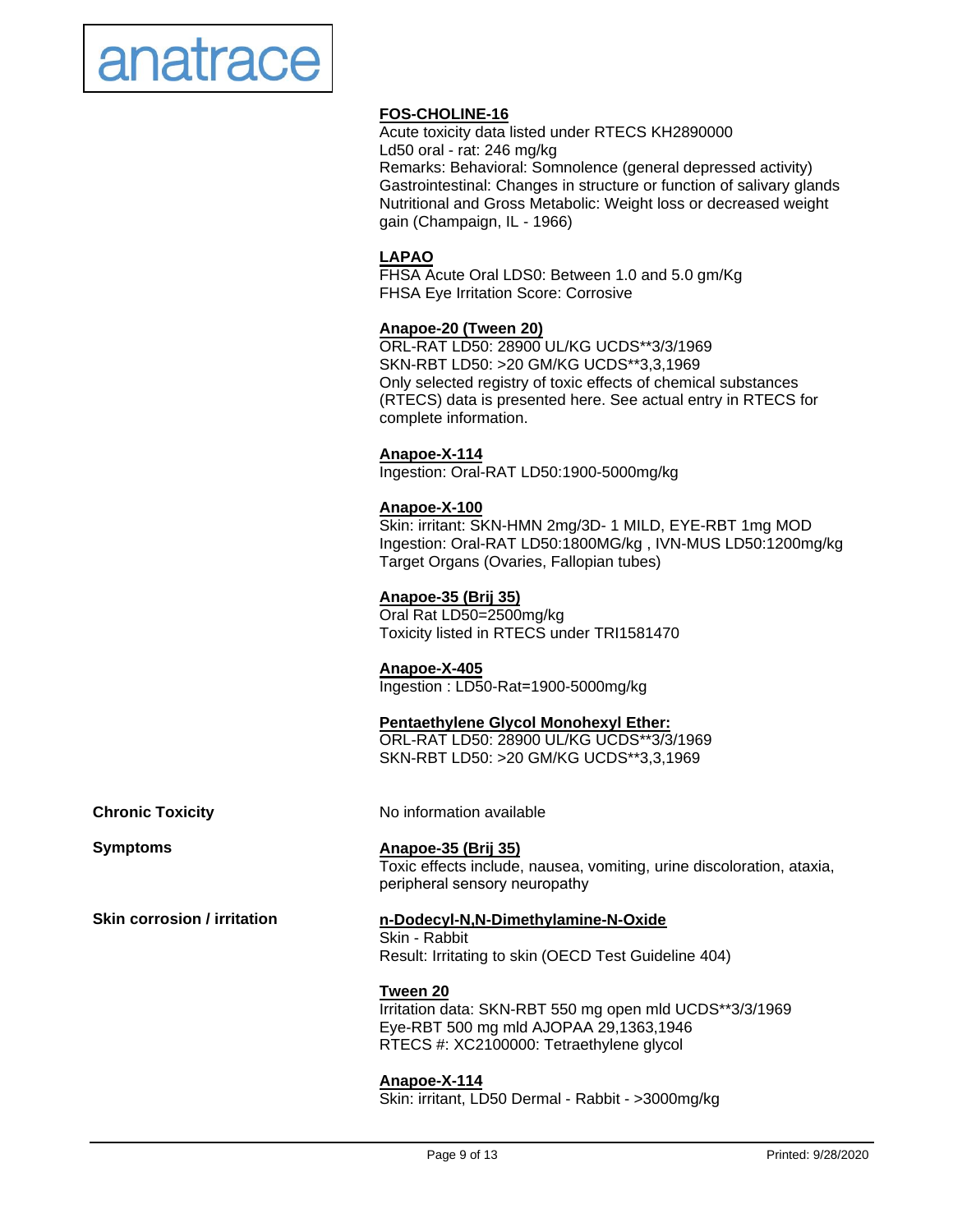

|                                          | Pentaethylene Glycol Monohexyl Ether:<br>RTECS #: XC2100000: Tetraethylene glycol<br>SKN-RBT 550 mg open mld UCDS**3/3/1969<br>Eye-RBT 500 mg mld AJOPAA 29,1363,1946 |
|------------------------------------------|-----------------------------------------------------------------------------------------------------------------------------------------------------------------------|
| Serious eye damage/irritation            | n-Dodecyl-N,N-Dimethylamine-N-Oxide<br>Eyes - Rabbit<br>Result: Risk of serious damage to eyes (OECD Test Guideline 405)                                              |
| <b>Respiratory or skin sensitization</b> | No information available                                                                                                                                              |
| Germ cell mutagenicity                   | n-Dodecyl-N,N-Dimethylamine-N-Oxide<br>In vitro mammalian cell gene mutation test<br>Chinese hamster lung cells--<br>Result: negative                                 |
| Carcinogen or potential carcinogen       | No information available                                                                                                                                              |
| <b>Reproductive toxicity</b>             | No information available                                                                                                                                              |
| <b>STOT - single exposure</b>            | No information available                                                                                                                                              |
| <b>STOT - repeated exposure</b>          | No information available                                                                                                                                              |
| <b>Aspiration toxicity</b>               | No information available                                                                                                                                              |

The absence of hazard, toxicity, or other information does not imply that the product is safe. Handle all chemicals with due and appropriate caution and under competent supervision. Minimize exposure and contact. Use good manufacturing or laboratory practices.

# **12. ECOLOGICAL INFORMATION**

| <b>Ecotoxicity</b> | Harmful to aquatic organisms, may cause long-term adverse effects<br>in the aquatic environment.                                                                                                                                                                                                                                                                                                                                                                                                                                                                                                                                                                                                                                                                                                                                                                                |
|--------------------|---------------------------------------------------------------------------------------------------------------------------------------------------------------------------------------------------------------------------------------------------------------------------------------------------------------------------------------------------------------------------------------------------------------------------------------------------------------------------------------------------------------------------------------------------------------------------------------------------------------------------------------------------------------------------------------------------------------------------------------------------------------------------------------------------------------------------------------------------------------------------------|
|                    | n-Dodecyl-N,N-Dimethylamine-N-Oxide<br>Toxicity to fish<br>semi-static test LC50 - Danio rerio (zebra fish) - 31.8 mg/l - 96h<br>(Dodecyldimethylamine oxide) (OECD Test Guideline 203)<br>flow-through test NOEC - Pimephales promelas (fathead minnow) -<br>0.495 mg/l - 15 d(Dodecyldimethylamine oxide)<br>Toxicity to daphnia and other aquatic invertebrates<br>static test EC50 - Daphnia magna (Water flea) - 3.9 mg/l - 48h<br>(Dodecyldimethylamine oxide) (OECD Test Guideline 202)<br>Toxicity to algae static test ErC50 - Pseudokirchneriella subcapitata<br>(green algae) - 0.2 mg/l - 72 h (Dodecyldimethylamine oxide)<br>(OECD Test Guideline 201)<br>ErC50 - Pseudokirchneriella subcapitata (green algae) - 0.146 mg/l<br>(Dodecyldimethylamine oxide)<br>NOEC - Pseudokirchneriella subcapitata (green algae) - 0.015 mg/l<br>(Dodecyldimethylamine oxide) |
|                    | Anapoe-X-305<br>Dapimia magna LC50 >1000 mg/L (48 hrs.)                                                                                                                                                                                                                                                                                                                                                                                                                                                                                                                                                                                                                                                                                                                                                                                                                         |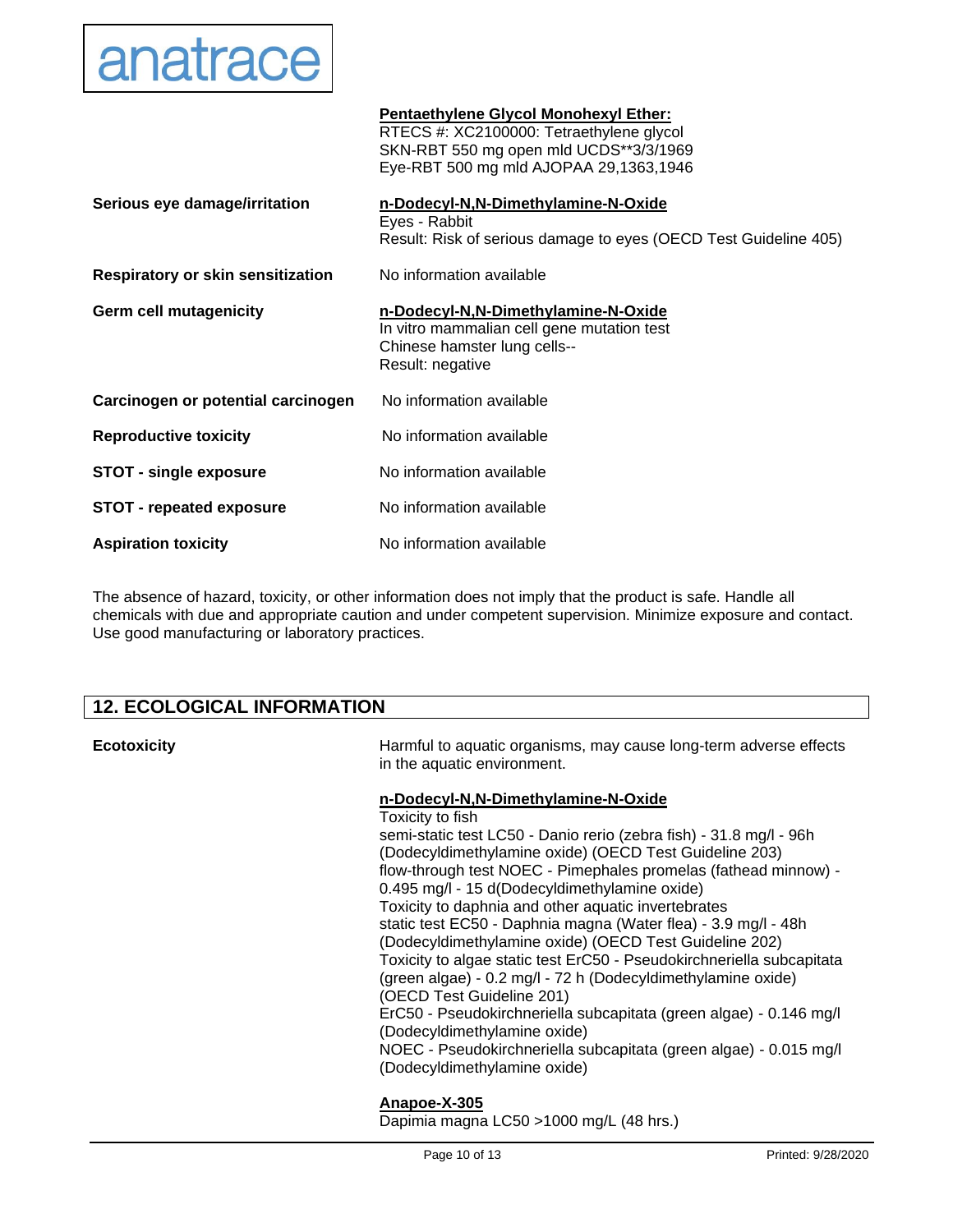# anatrace

|                                               | Anapoe-100<br>Toxicity to fish LC50 - Pimephales promelas (fathead minnow) - 4 -<br>$8.9 \,\mathrm{mg}/l \cdot 96 \,\mathrm{h}$<br>Toxicity to daphnia and other aquatic invertebrates LC50 - Daphnia<br>magna (Water flea) - 18 - 26 mg/l - 48 h<br>Anapoe-X-405<br>Pimephales promelas (fathead minnow) - 440 mg/L - 96hr |
|-----------------------------------------------|-----------------------------------------------------------------------------------------------------------------------------------------------------------------------------------------------------------------------------------------------------------------------------------------------------------------------------|
| Persistence/degradability                     | n-Dodecyl-N,N-Dimethylamine-N-Oxide<br>Aerobic – Exposure time 28 d (Dodecyldimethylamine oxide)<br>Result: 95.2 % - Readily biodegradable (OECD Test Guideline 301C)                                                                                                                                                       |
| <b>Bioaccumulation potential</b>              | Anzergent<br>Biodegradability >94% : 20d                                                                                                                                                                                                                                                                                    |
| Potential for soil to groundwater<br>movement | The product is water soluble and may spread in water systems                                                                                                                                                                                                                                                                |
| Other adverse effects                         | No information available                                                                                                                                                                                                                                                                                                    |

# **13. DISPOSAL CONSIDERATIONS**

| <b>Disposal</b>                                                | Dispose of material in accordance with applicable local, state, and<br>federal regulations. |
|----------------------------------------------------------------|---------------------------------------------------------------------------------------------|
| <b>Appropriate containers</b>                                  | No information available                                                                    |
| <b>Appropriate methods</b>                                     | No information available                                                                    |
| <b>Physical and chemical properties</b><br>affecting disposal  | No information available                                                                    |
| <b>Precautions for landfills or</b><br>incineration activities | No information available                                                                    |
| RCRA hazardous waste code                                      | N/A                                                                                         |
| <b>Special instructions</b>                                    | No information available                                                                    |

NOTE: Chemicals should not be disposed of in or near sewers and waterways.

| <b>14. TRANSPORT INFORMATION</b>                       |               |                                                                    |               |  |
|--------------------------------------------------------|---------------|--------------------------------------------------------------------|---------------|--|
| UN number                                              | Not regulated | <b>UN proper shipping</b><br>name                                  | Not regulated |  |
| <b>Transport hazard classes</b>                        |               |                                                                    |               |  |
| Department of<br><b>Transportation hazard</b><br>class | N/A           | <b>Transportation of</b><br><b>Dangerous Goods</b><br>hazard class | N/A           |  |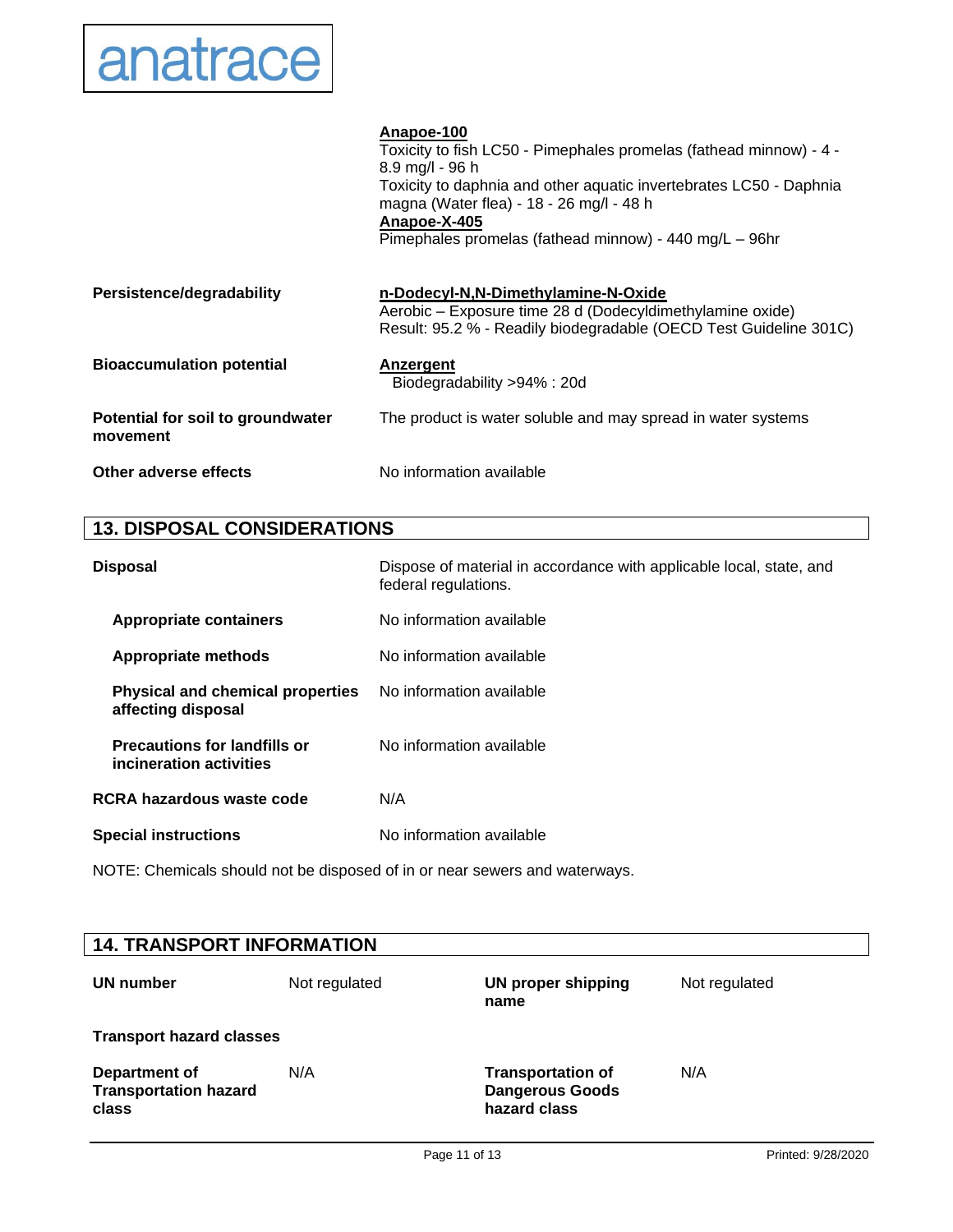

| Packing group number                           | N/A                                                                                                 |
|------------------------------------------------|-----------------------------------------------------------------------------------------------------|
| <b>Environmental hazards</b>                   | Very toxic to aquatic organisms, may cause long-term adverse effects<br>in the aquatic environment. |
| Guidance on transport in bulk                  | No information available                                                                            |
| Special transport or conveyance<br>precautions | DOT (US)<br>Not regulated<br><b>IMDG</b><br>Not regulated<br><b>IATA</b><br>Not regulated           |

### **15. REGULATORY INFORMATION**

| <b>OSHA regulatory status</b><br>(29 CFR 1910.1200)             | SARA 302 - No applicable information.<br>SARA 313 - This material is not reportable under 313.<br>SARA311/312 : Acute health hazard<br>California Proposition 65 - No applicable information |
|-----------------------------------------------------------------|----------------------------------------------------------------------------------------------------------------------------------------------------------------------------------------------|
| <b>Department of Transportation</b>                             | Not regulated under current DOT, IMO or ICAO regulations                                                                                                                                     |
| regulations                                                     | RCRA - No applicable information.                                                                                                                                                            |
| <b>Environmental Protection Agency</b>                          | TSCA Inventory Status Listed - No applicable information                                                                                                                                     |
| regulations                                                     | Exposure Limits - Not established.                                                                                                                                                           |
| <b>Consumer Product Safety</b><br><b>Commission regulations</b> | No applicable information                                                                                                                                                                    |

# **16. OTHER INFORMATION**

| <b>Abbreviations</b>   | ACGIH - American Conference of Governmental Industrial<br><b>Hygienists</b><br>NIOSH – The National Institute for Occupational Safety and Health<br>HMIS - Hazardous Material Identification System<br>RTECS - Registry of Toxic Effects of Chemical Substances<br>IARC - International Agency for Research on Cancer<br>EPA - Environmental Protection Agency<br>RCRA - Resource Conservation and Recovery Act<br>SARA - Superfund Amendments and Reauthorization Act<br>NTP – National Toxicology Program Annual Report on Carcinogens<br>LC50 – Lethal Concentration to 50 % of a test population<br>LD50 – Lethal Dose to 50% of a test population<br>OECD – Organization for Economic Co-operation and Development<br>TSCA - Toxic Substances Control Act (United States) |
|------------------------|--------------------------------------------------------------------------------------------------------------------------------------------------------------------------------------------------------------------------------------------------------------------------------------------------------------------------------------------------------------------------------------------------------------------------------------------------------------------------------------------------------------------------------------------------------------------------------------------------------------------------------------------------------------------------------------------------------------------------------------------------------------------------------|
| <b>Creation</b>        | 9/15/2020                                                                                                                                                                                                                                                                                                                                                                                                                                                                                                                                                                                                                                                                                                                                                                      |
| <b>Latest revision</b> | 9/28/2020                                                                                                                                                                                                                                                                                                                                                                                                                                                                                                                                                                                                                                                                                                                                                                      |